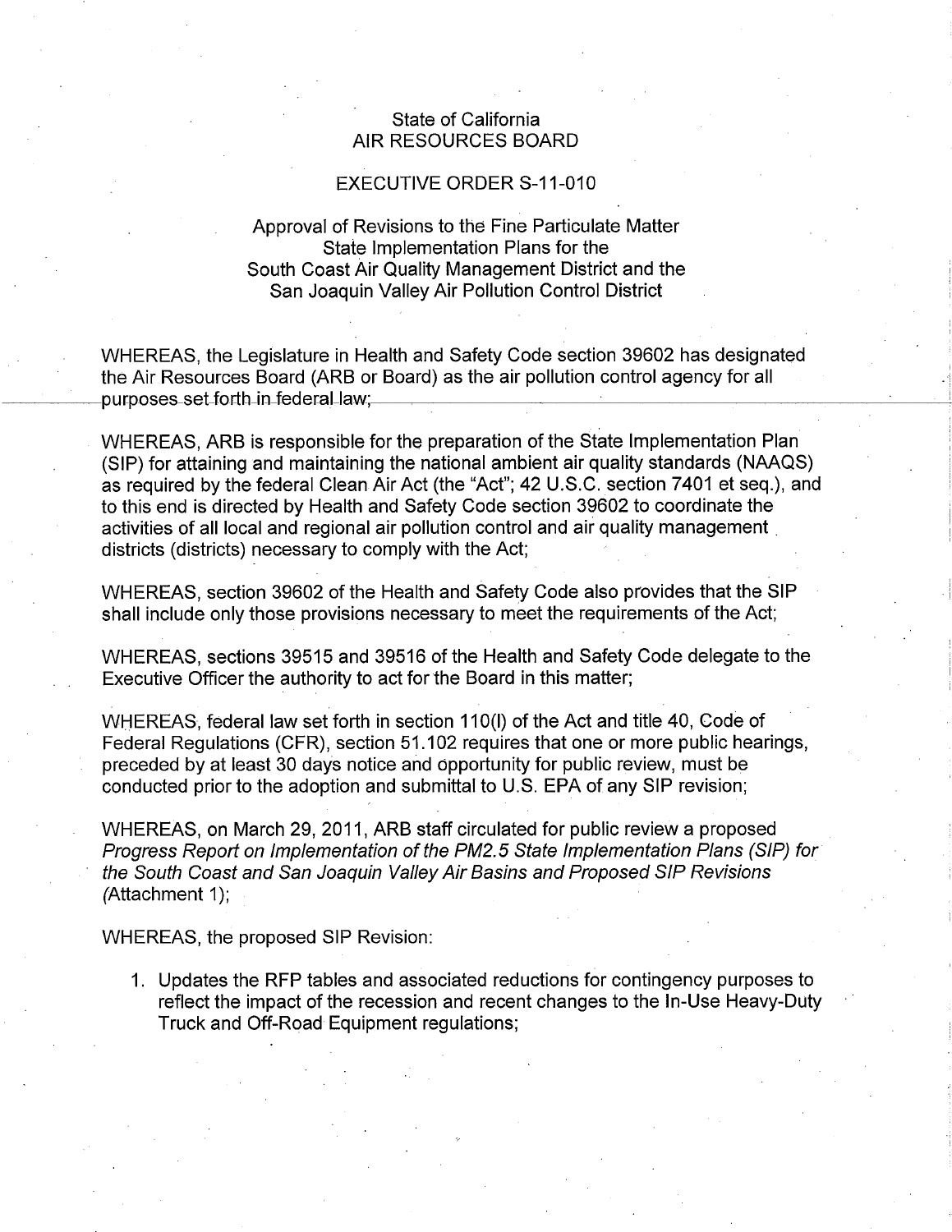- 2. Updates ARB's Rulemaking Calendar to reflect the current status of adopted measures and expected action dates for measures still under development;
- 3. Updates the transportation conformity budgets applicable to the PM2.5 standards for the South Coast and San Joaquin Valley, consistent with emission levels in the revised reasonable further progress tables, and in response to ARB action amending the truck and bus regulation;
- 4. Makes other minor technical changes to the State Strategy.

WHEREAS, at a duly noticed public hearing on April 28, 2011, the Board approved WHEREAS, at a duly noticed public hearing on April 28, 2011, the Board approved Resolution 11-24 (Attachment 2 to this Executive Order), in which the Board initiated Resolution 11-24 (Attachment 2 to this Executive Order), in which the Board initiated steps toward the final adoption of the proposed-SIP-revisions;

> WHEREAS, the California Environmental Quality Act (CEQA) requires that no project WHEREAS, the California Environmental Quality Act (CEQA) requires that no project which may have significant adverse environmental impacts may be adopted as which may have significant adverse environmental impacts may be adopted as originally proposed if feasible alternatives or mitigation measures are available to originally proposed if feasible alternatives or mitigation measures are available to reduce or eliminate such impacts, unless specific overriding considerations are identified which outweigh the potential adverse consequences of any unmitigated identified which outweigh the potential adverse consequences of any unmitigated impacts; impacts;

WHEREAS, the Board directed the Executive Officer to evaluate any comments WHEREAS, the Board directed the Executive Officer to evaluate any comments received during the public comment period that raise significant environmental issues (if any), and prepare and approve written responses as required by CEQA and ARB  $\cdot$  regulations under its certified regulatory program (title 17, CCR, section 60007);

WHEREAS, no written and oral comments were received during the comment period for WHEREAS, no written and oral comments were received during the comment period for the proposed SIP revision that raised environmental issues; the proposed SIP. revision that raised environmental issues;

WHEREAS, the Board directed the Executive Officer to finalize approval of the WHEREAS, the Board directed the Executive Officer to finalize approval of the proposed Progress Report on Implementation of the PM2. 5 State Implementation Plans proposed Progress Report on Implementation of the PM2.5 State Implementation Plans (SIP) for the South Coast and San Joaquin Valley Air Basins and Proposed SIP Revisions and submit the Proposed SIP revisions to U.S. EPA as a revision to Revisions and submit the Proposed SIP revisions to U.S. EPA as a revision to California's PM2.5 State Implementation Plans for the South Coast and California's PM2.5 State Implementation Plans for the South Coast and San Joaquin Valley Air Basins; · San Joaquin Valley Air Basins;

NOW, THEREFORE, IT IS ORDERED that the recitals and findings contained in Resolution 11-24 are incorporated by reference herein. · Resolution 11-24 are incorporated by reference herein.

IT IS FURTHER ORDERED that the proposed Progress Report on Implementation of IT IS FURTHER ORDERED that the proposed Progress Report on Implementation of the PM2. 5 State Implementation Plans (SIP) for the South Coast and San Joaquin the PM2.5 State Implementation Plans (SIP) for the South Coast and San Joaquin Valley Air Basins and Proposed SIP Revisions, as set forth in Attachment 1 hereto, is Valley Air Basins and Proposed SIP Revisions, as set forth in Attachment 1 hereto, is hereby adopted. hereby adopted.